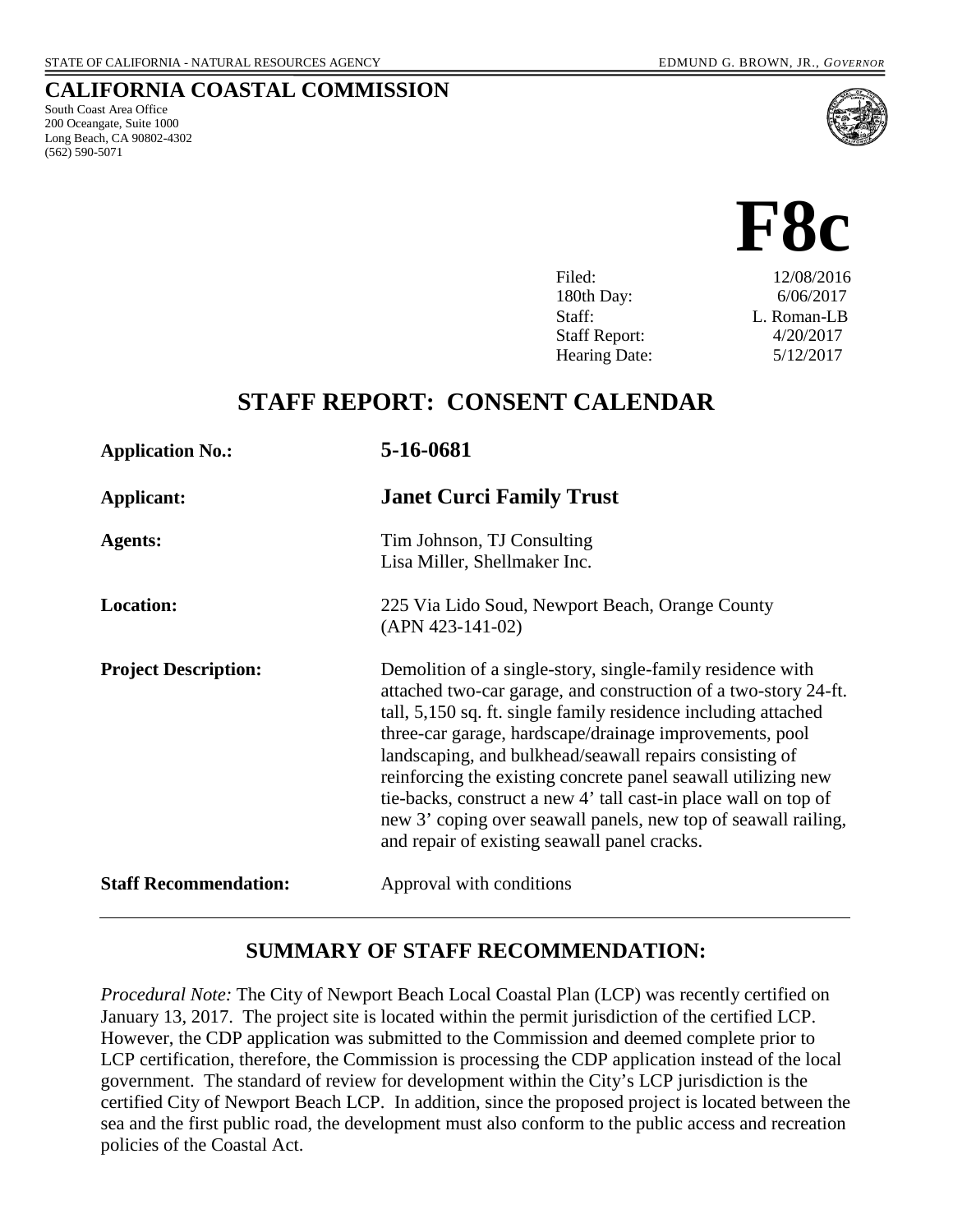The applicant is proposing to demolish an existing single family residence and construct a new single family residence on a bay-front site with an existing bulkhead. Bulkhead repairs are also proposed consisting of reinforcing the existing seawall with new tie-backs, construct a new cast-in place wall on top of seawall coping thereby increasing the height of the seawall by 14 in. and repairing existing cracks

Due to its bay-front location, the project site may be exposed to the hazards of waves, storm conditions, sea level rise or other natural hazards. However, the project is consistent with previous Commission approvals in the area and conditions have been imposed in order to minimize potential adverse impacts from the development and be consistent with the certified LCP.

Staff is recommending **approval** of the proposed project with seven **(7)** special conditions regarding: **1) assumption of risk, waiver of liability and indemnity; 2) no future seaward extension of shoreline protective devices; 3) future development; 4) conformance with the drainage and run-off control plans; 5) storage of construction materials, mechanized equipment, and removal of construction debris; 6) landscaping; and 7) a deed restriction against the property, referencing all of the Special Conditions contained in this staff report**.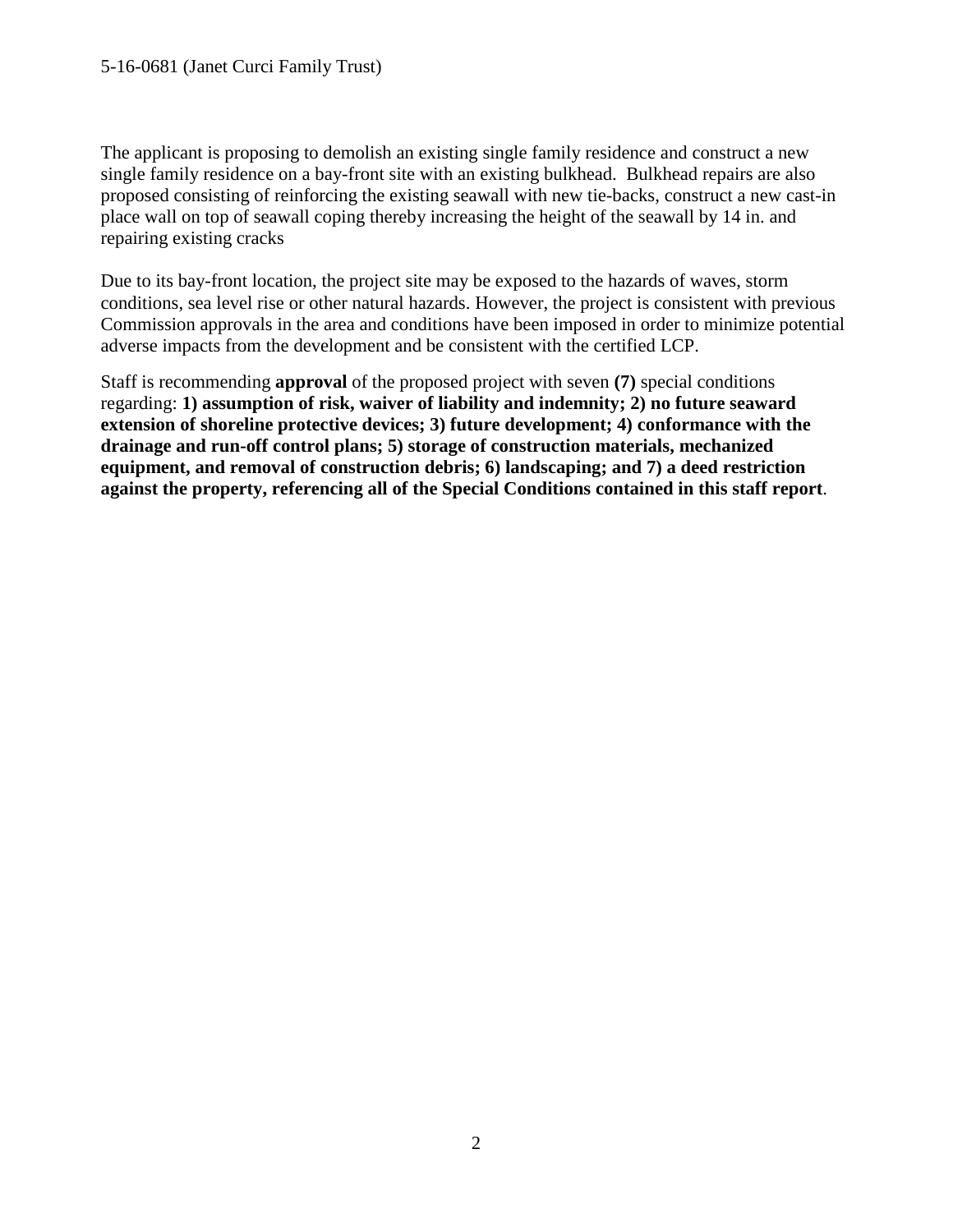# **TABLE OF CONTENTS**

| <b>II.</b> |  |
|------------|--|
|            |  |
|            |  |
|            |  |
|            |  |
|            |  |
|            |  |
|            |  |
|            |  |
|            |  |
|            |  |

# **APPENDICES**

Appendix A - Substantive File Documents

## **EXHIBITS**

Exhibit 1 - Vicinity/Area Maps Exhibit  $2 - \text{Site Survey}$ Exhibit 3 – Single Family Residence Plans Exhibit 4 – Bulkhead/Seawall Repair Plans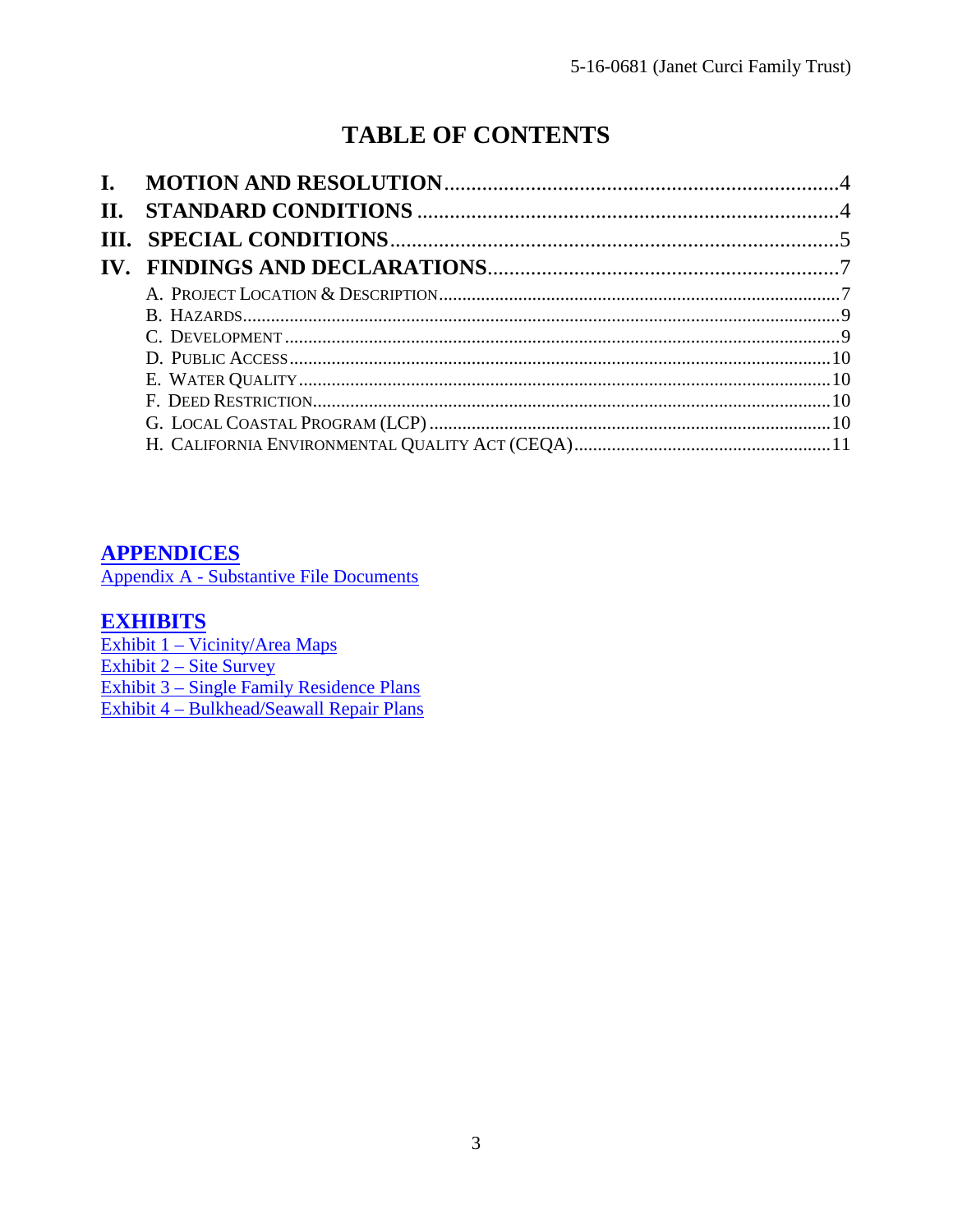# <span id="page-3-0"></span>**I. MOTION AND RESOLUTION**

### **Motion:**

*I move that the Commission approve the coastal development permit applications included on the consent calendar in accordance with the staff recommendations.*

Staff recommends a **YES** vote. Passage of this motion will result in approval of all of the permits included on the consent calendar. The motion passes only by affirmative vote of a majority of the Commissioners present.

#### **Resolution:**

*The Commission hereby approves a coastal development permit for the proposed development and adopts the findings set forth below on grounds that the development as conditioned will be in conformity with the Local Coastal Program conforming to the provisions of Chapter 3, and the public access and recreation policies of the Coastal Act. Approval of the permit complies with the California Environmental Quality Act because either 1) feasible mitigation measures and/or alternatives have been incorporated to substantially lessen any significant adverse effects of the development on the environment, or 2) there are no further feasible mitigation measures or alternatives that would substantially lessen any significant adverse impacts of the development on the environment.* 

# <span id="page-3-1"></span>**II. STANDARD CONDITIONS**

This permit is granted subject to the following standard conditions:

- 1. **Notice of Receipt and Acknowledgment**. The permit is not valid and development shall not commence until a copy of the permit, signed by the permittee or authorized agent, acknowledging receipt of the permit and acceptance of the terms and conditions, is returned to the Commission office.
- 2. **Expiration.** If development has not commenced, the permit will expire two years from the date on which the Commission voted on the application. Development shall be pursued in a diligent manner and completed in a reasonable period of time. Application for extension of the permit must be made prior to the expiration date.
- 3. **Interpretation.** Any questions of intent of interpretation of any condition will be resolved by the Executive Director or the Commission.
- 4. **Assignment.** The permit may be assigned to any qualified person, provided assignee files with the Commission an affidavit accepting all terms and conditions of the permit.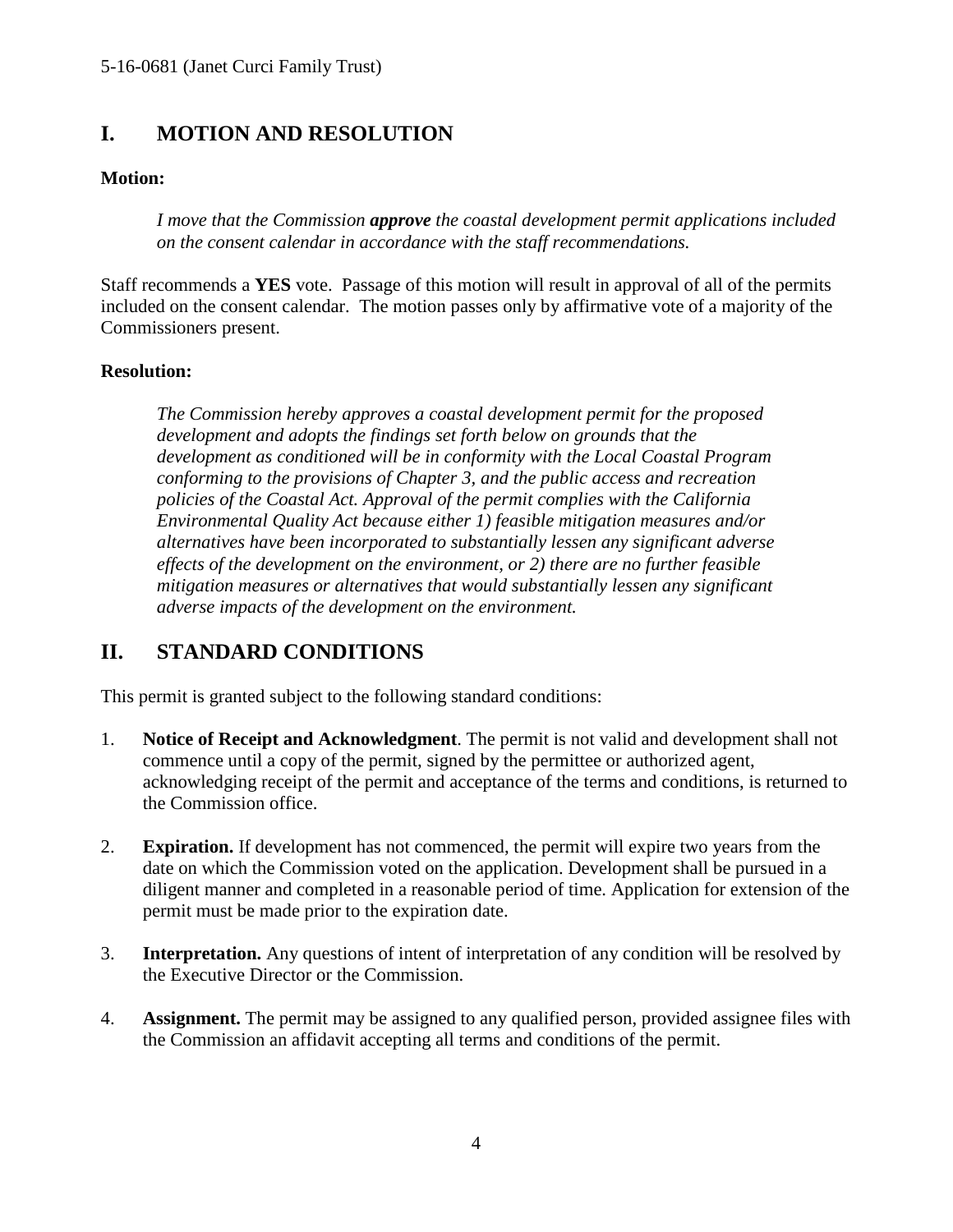5. **Terms and Conditions Run with the Land.** These terms and conditions shall be perpetual, and it is the intention of the Commission and the permittee to bind all future owners and possessors of the subject property to the terms and conditions.

# <span id="page-4-0"></span>**III. SPECIAL CONDITIONS**

This permit is granted subject to the following special conditions:

1. **Assumption of Risk, Waiver of Liability and Indemnity.** By acceptance of this permit, the applicant acknowledges and agrees (i) that the site may be subject to hazards from waves, erosion, storm conditions, liquefaction, flooding, and sea level rise; (ii) to assume the risks to the applicant and the property that is the subject of this permit of injury and damage from such hazards in connection with this permitted development; (iii) to unconditionally waive any claim of damage or liability against the Commission, its officers, agents, and employees for injury or damage from such hazards; and (iv) to indemnify and hold harmless the Commission, its officers, agents, and employees with respect to the Commission's approval of the project against any and all liability, claims, demands, damages, costs (including costs and fees incurred in defense of such claims), expenses, and amounts paid in settlement arising from any injury or damage due to such hazards.

#### 2. **No Future Expansion to Existing Shoreline Protective Device.**

- A. By acceptance of this Permit, the applicant agrees, on behalf of itself (or himself or herself or themselves, as applicable) and all successors and assigns, that no future repair or maintenance, enhancement, reinforcement, or any other activity affecting the shoreline protective device that is the subject of Coastal Development Permit No. 5-16-0681, as described and depicted on an Exhibit attached to the Notice of Intent to Issue Permit (NOI) that the Executive Director issues for this permit, shall be undertaken if such activity extends the footprint seaward of the subject shoreline protective device. By acceptance of this Permit, the applicant waives, on behalf of itself (or himself or herself or themselves, as applicable) and all successors and assigns, any rights to such activity that may exist under Public Resources Code Section 30235.
- B. Prior to the issuance by the Executive Director of the NOI FOR THIS PERMIT, the applicant shall submit for the review and approval of the Executive Director, and upon such approval, for attachment as an Exhibit to the NOI, a formal legal description and graphic depiction of the shoreline protective device that is the subject of Coastal Development Permit No. 5-16-0681, as generally described in this staff report and shown on [Exhibit 3](https://documents.coastal.ca.gov/reports/2017/5/F8c/F8c-5-2017-exhibits.pdf) attached to this staff report, showing the footprint and the elevation of the device referenced to NAVD (North American Vertical Datum).
- 3. **Future Development.** This permit is only for the development described in Coastal Development Permit No. 5-16-0681. Pursuant to Title 14 California Code of Regulations Section 13250(b)(6), the exemptions otherwise provided in Public Resources Code Section 30610(a) shall not apply to the development governed by Coastal Development Permit No. 5-16-0681. Accordingly, any future improvements to the residence and garage, foundations, patio, and bulkhead authorized by this permit, including but not limited to repair and maintenance identified as requiring a permit in Public Resources Section 30610(d) and Title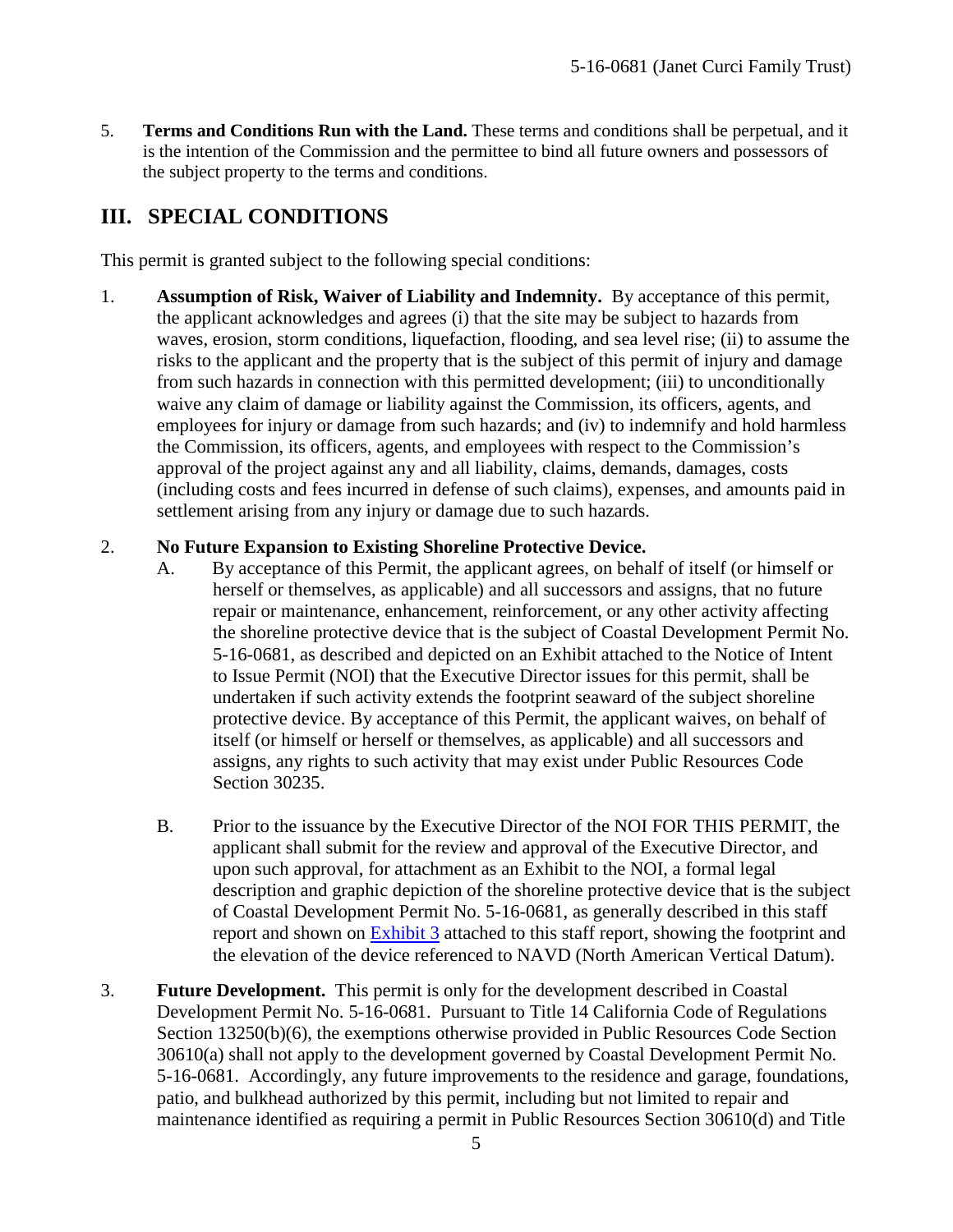14 California Code of Regulations Sections 13252(a)-(b), shall require an amendment to Permit No. 5-16-0681 from the Commission or shall require an additional Coastal Development Permit from the Commission or from the applicable certified local government.

#### 4. **Storage of Construction Materials, Mechanized Equipment and Removal of Construction Debris.**

The permittee shall comply with the following construction-related requirements:

- A. No demolition or construction materials, debris, or waste shall be placed or stored where it may enter sensitive habitat, receiving waters or a storm drain, or be subject to wave, wind, rain, or tidal erosion and dispersion.
- B. No demolition or construction equipment, materials, or activity shall be placed in or occur in any location that would result in impacts to environmentally sensitive habitat areas, streams, wetlands or their buffers.
- C. Any and all debris resulting from demolition or construction activities shall be removed from the project site within 24 hours of completion of the project.
- D. Demolition or construction debris and sediment shall be removed from work areas each day that demolition or construction occurs to prevent the accumulation of sediment and other debris that may be discharged into coastal waters.
- E. All trash and debris shall be disposed in the proper trash and recycling receptacles at the end of every construction day.
- F. The applicant shall provide adequate disposal facilities for solid waste, including excess concrete, produced during demolition or construction.
- G. Debris shall be disposed of at a legal disposal site or recycled at a recycling facility. If the disposal site is located in the Coastal Zone, a Coastal Development Permit or an amendment to this permit shall be required before disposal can take place unless the Executive Director determines that no amendment or new permit is legally required.
- H. All stock piles and construction materials shall be covered, enclosed on all sides, shall be located as far away as possible from drain inlets and any waterway, and shall not be stored in contact with the soil.
- I. Machinery and equipment shall be maintained and washed in confined areas specifically designed to control runoff. Thinners or solvents shall not be discharged into sanitary or storm sewer systems.
- J. The discharge of any hazardous materials into any receiving waters shall be prohibited.
- K. Spill prevention and control measures shall be implemented to ensure the proper handling and storage of petroleum products and other construction materials. Measures shall include a designated fueling and vehicle maintenance area with appropriate berms and protection to prevent any spillage of gasoline or related petroleum products or contact with runoff. The area shall be located as far away from the receiving waters and storm drain inlets as possible.
- L. Best Management Practices (BMPs) and Good Housekeeping Practices (GHPs) designed to prevent spillage and/or runoff of demolition or construction-related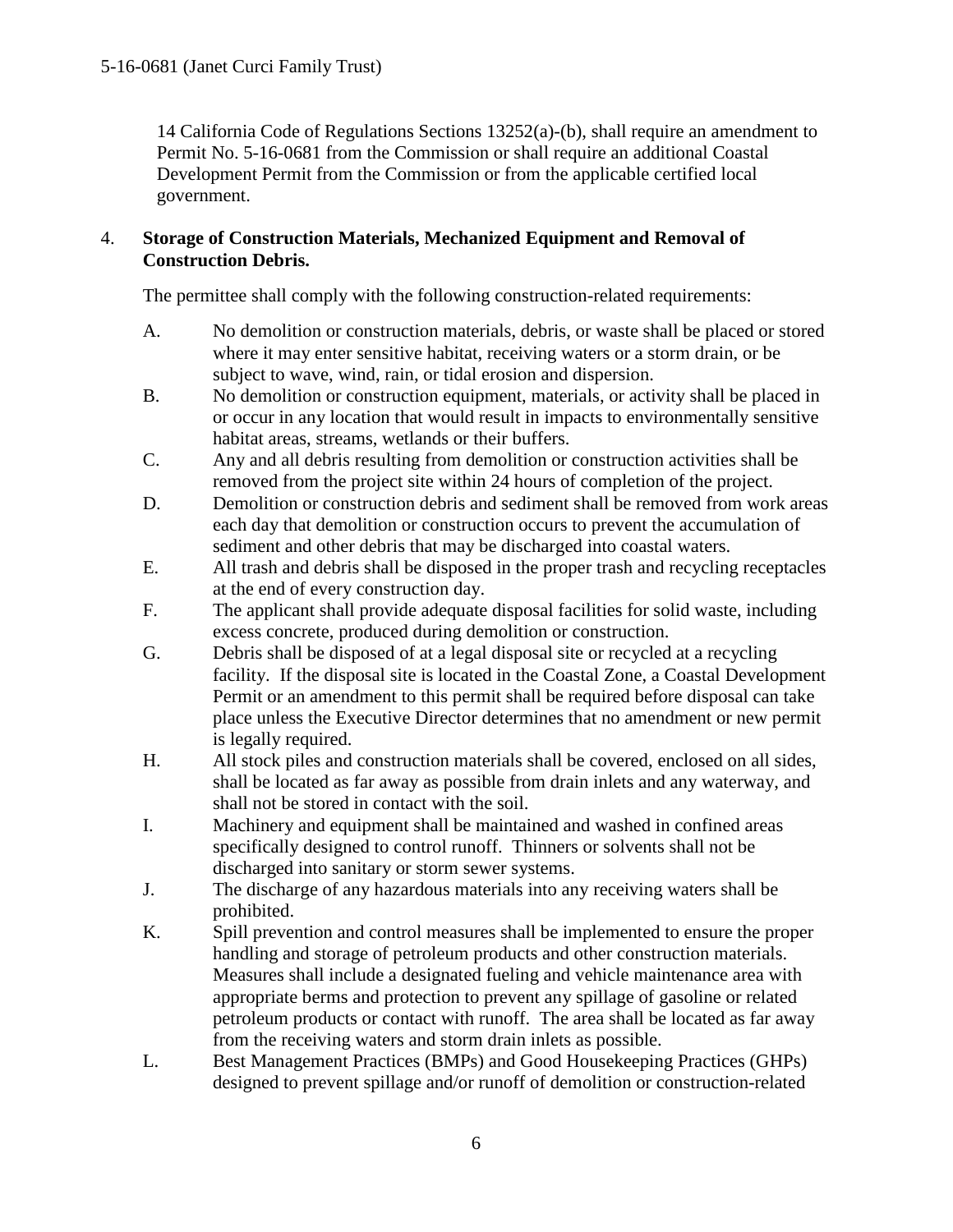materials, and to contain sediment or contaminants associated with demolition or construction activity, shall be implemented prior to the on-set of such activity.

- M. All BMPs shall be maintained in a functional condition throughout the duration of construction activity.
- 5. **Conformance with Drainage and Run-Off Control Plan.** The applicant shall conform with the preliminary grading and drainage plan by Toal Engineering dated 6/17/16 and received in this office on July 29, 2016 showing roof downspouts and runoff from all impervious areas directed to vegetated swales along the property's side yards. Any proposed changes to the approved plan shall be reported to the Executive Director. No changes to the approved plan shall occur without a Commission amendment to this Coastal Development Permit unless the Executive Director determines that no amendment is legally required.
- 6. **Landscaping-Drought Tolerant, Non-Invasive Plants.** Vegetated landscaped areas shall only consist of native plants or non-native drought tolerant plants, which are non-invasive. No plant species listed as problematic and/or invasive by the California Native Plant Society [\(http://www.CNPS.org/\)](http://www.cnps.org/), the California Invasive Plant Council (formerly the California Exotic Pest Plant Council) [\(http://www.cal-ipc.org/\)](http://www.cal-ipc.org/), or as may be identified from time to time by the State of California shall be employed or allowed to naturalize or persist on the site. No plant species listed as a "noxious weed" by the State of California or the U.S. Federal Government shall be utilized within the property. All plants shall be low water use plants as identified by California Department of Water Resources (See:

[http://www.water.ca.gov/wateruseefficiency/docs/wucols00.pdf\)](http://www.water.ca.gov/wateruseefficiency/docs/wucols00.pdf).

7. **Deed Restriction.** PRIOR TO ISSUANCE OF THE COASTAL DEVELOPMENT PERMIT, the applicant shall submit to the Executive Director for review and approval documentation demonstrating that the landowners have executed and recorded against the parcel(s) governed by this permit a deed restriction, in a form and content acceptable to the Executive Director: (1) indicating that, pursuant to this permit, the California Coastal Commission has authorized development on the subject property, subject to terms and conditions that restrict the use and enjoyment of that property; and (2) imposing the Special Conditions of this permit as covenants, conditions and restrictions on the use and enjoyment of the Property. The deed restriction shall include a legal description of the entire parcel or parcels governed by this permit. The deed restriction shall also indicate that, in the event of an extinguishment or termination of the deed restriction for any reason, the terms and conditions of this permit shall continue to restrict the use and enjoyment of the subject property so long as either this permit or the development it authorizes, or any part, modification, or amendment thereof, remains in existence on or with respect to the subject property.

# <span id="page-6-0"></span>**IV. FINDINGS AND DECLARATIONS**

# <span id="page-6-1"></span>**A. PROJECT LOCATION & DESCRIPTION**

The proposed project is located on a 3,500 sq. ft. bay-front lot at 225 Via Lido Soud, Lido Isle in the City of Newport Beach, County of Orange (**[Exhibit #1](https://documents.coastal.ca.gov/reports/2017/5/F8c/F8c-5-2017-exhibits.pdf)**). The site is designated as R-1, Single-Unit Residential in the City of Newport Beach LCP and the proposed use conforms to this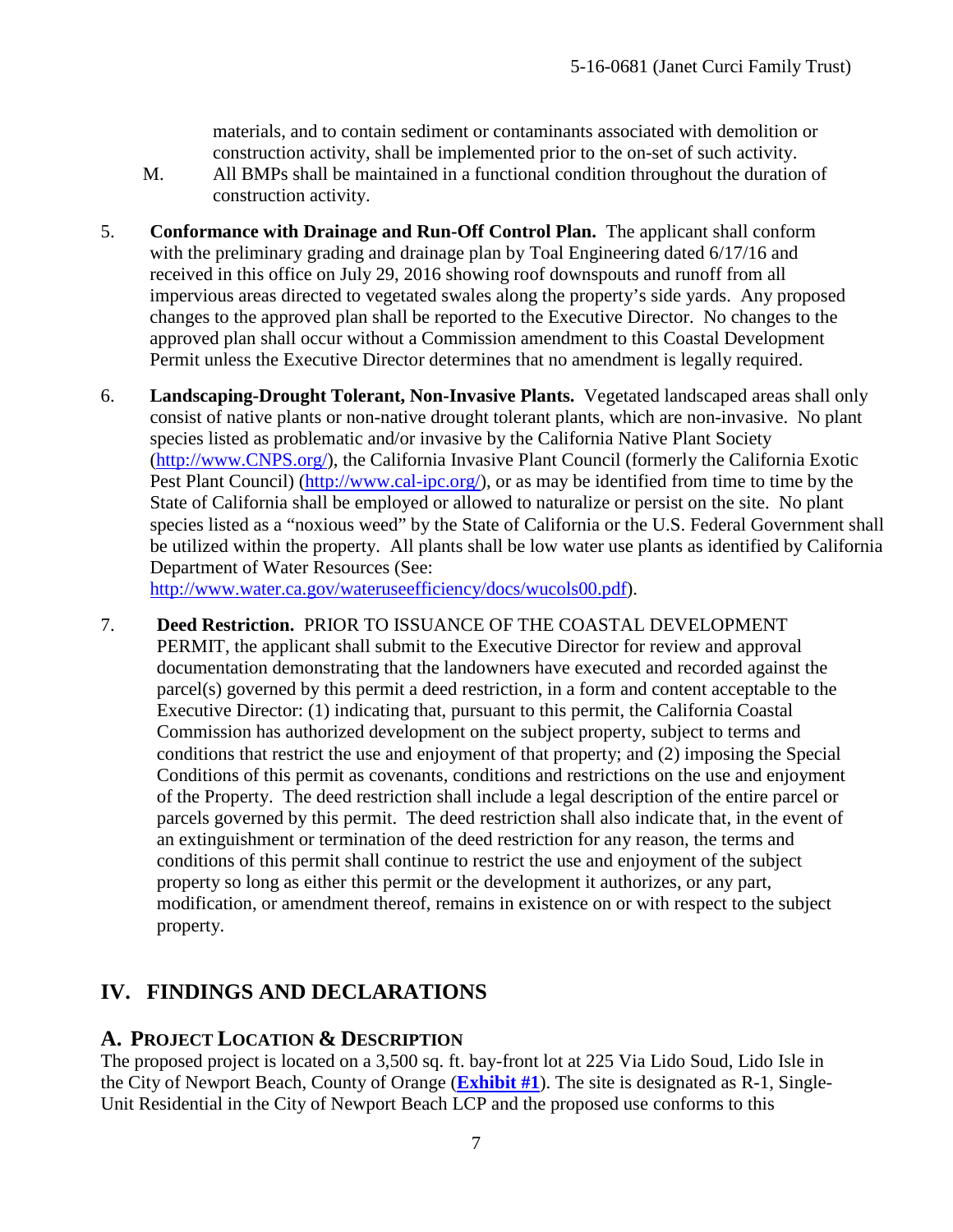#### 5-16-0681 (Janet Curci Family Trust)

designation. Vertical public access to the bay is available approximately 600 feet south of the project site at the Via Firenze street end with Via Lido Soud. Lateral access along the seaward side of the bulkhead is only available during low tide.

The project site is located in a residential area where the homes fronting Newport Bay are located on lots with bulkheads. Site conditions on the bayward side of the site include an existing bulkhead, pier and dock. The applicant proposes to demolish a single-story, single-family residence with an attached two-car garage and construct a two-story, approximately 5,142 sq. ft. single-family home including an attached 3-car garage. New hardscape, pool and on-site drainage system to minimize runoff from the site is proposed. Plans for the proposed new residence are included as **[Exhibit #3](https://documents.coastal.ca.gov/reports/2017/5/F8c/F8c-5-2017-exhibits.pdf)**. The applicant is also proposing to raise the grade on the site; and repair, reinforce and increase the height of an existing bulkhead/seawall protecting the existing residence. Bulkhead repair plans are included as **[Exhibit #4](https://documents.coastal.ca.gov/reports/2017/5/F8c/F8c-5-2017-exhibits.pdf)** of this staff report. No work is proposed to the existing dock or pier.

The applicant is proposing water quality improvements as part of the proposed project, including directing roof downspouts and surface runoff to vegetated swales along the side yards. All plants used in landscaping will be non-invasive and drought tolerant. The placement of vegetation that is considered to be invasive which could supplant native vegetation is not permitted. Invasive plants have the potential to overcome native plants and spread quickly. Invasive plants are generally those identified by the California Invasive Plant Council [\(http://www.caleppc.org/\)](http://www.caleppc.org/) and the California Native Plant Society [\(www.CNPS.org\)](http://www.cnps.org/) in their publications. Furthermore, any plants in the landscaping plan should be drought tolerant to minimize the use of water. The term drought tolerant is equivalent to the terms 'low water use' and 'ultra low water use' as defined and used by "A Guide to Estimating Irrigation Water Needs of Landscape Plantings in California" prepared by University of California Cooperative Extension and the California Department of Water Resources dated August 2000 available at<http://www.owue.water.ca.gov/landscape/pubs/pubs.cfm>

The Commission has found through previous permit actions in this area that the City's setback for residential structures in this area is acceptable for addressing visual impacts. The proposed residence is consistent with the LCP's 10-foot required setback from the bulkhead. In this case, the bulkhead is also constructed at the seaward property line. The height limit, as set forth in the certified LCP, is 24 feet for flat-roofed structures, and 29 feet for structures with sloped roofs. The proposed structure is designed with a combination flat/sloped roof that is 24 feet high above finished grade (finished grade is proposed at +13.6 feet NAVD88) consistent with the height requirement of the City's certified LCP. Furthermore, the parking requirement for detached singleunit dwellings 4,000 sq. ft. or greater is 3 per unit in a garage. The proposed new residence totals 5,150 sq. ft. gross floor area including a 3-car garage, thus consistent with the parking requirement per the certified LCP.

Presently, there is a 50' long seawall/bulkhead on the bayfront side of the subject property. The elevation/top of seawall is currently +10.84 feet NAVD88, the seawall is 17' tall (6' of which is imbedded below the mudline). The proposed new section of seawall would raise the height to 19'- 6" feet, with a new elevation of +13.5 feet NAVD88. The applicant also proposes to increase the existing grade behind the seawall by 2' 6" so that the grade behind the seawall matches the height of the seawall. The increase in height of the seawall/bulkhead is consistent with the heights of seawalls/bulkheads on adjacent lots. The City of Newport Beach Harbor Resources has reviewed and approved the applicant's seawall/bulkhead plans. No seaward encroachment of the reinforced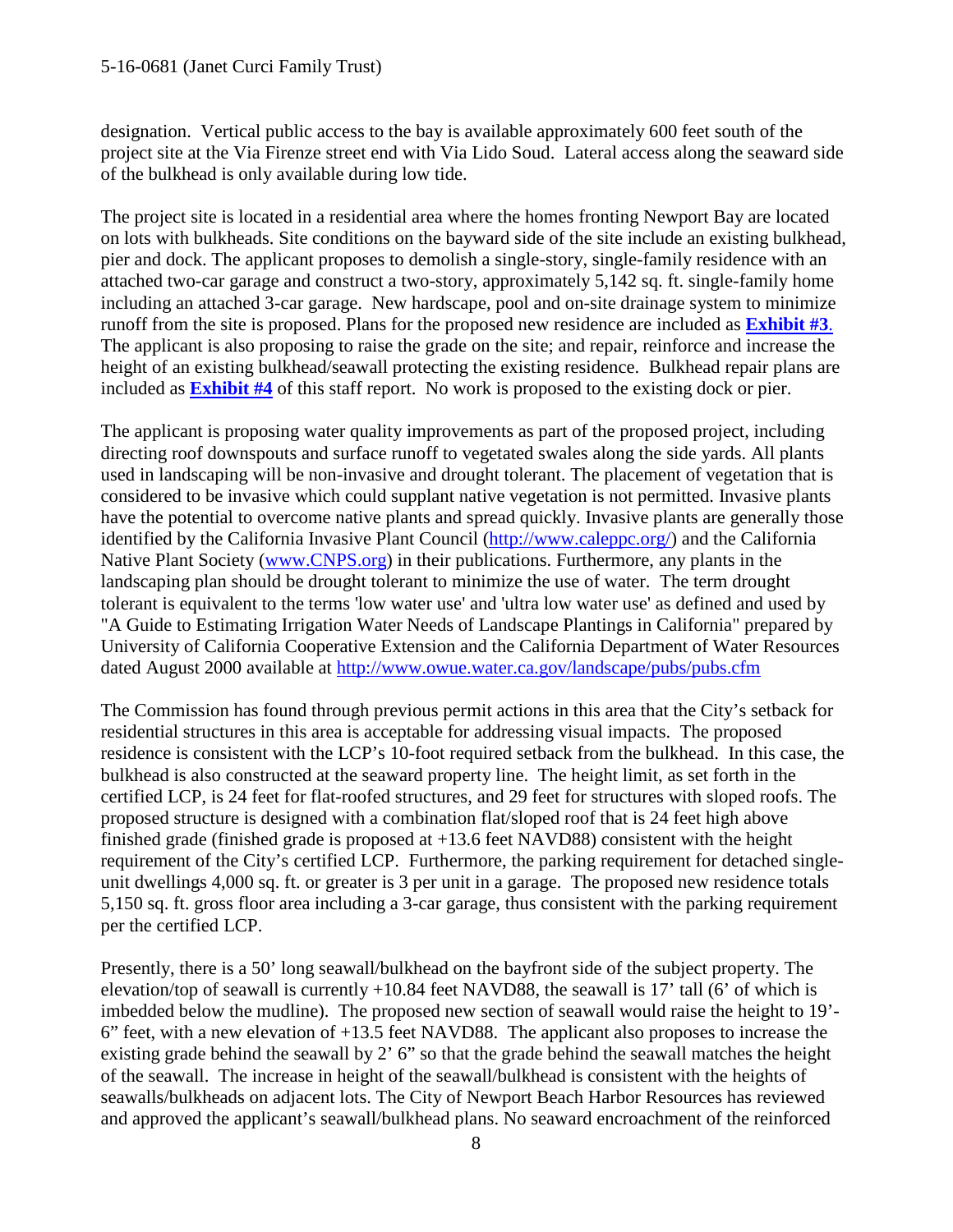seawall/bulkhead will occur as a result of the proposed development. As proposed, the section of existing seawall below the mudline and the first approximately 6'-6'' above the mudline will remain in place and simply undergo epoxy injections to repair cracks in the concrete. New concrete coping, concrete stem wall, tie-backs and deadmen are proposed to be constructed from the land side of the seawall. The face of the new stem wall and new coping will align with the face of the existing coping.

The applicant submitted a Coastal Hazard and Wave Runup Study, prepared by William Simpson & Associates, Inc. dated July 18, 2016 which concludes that flooding, waver runup and erosion will not significantly impact the site/overtop the seawall during the 75 year life of the proposed new structure, even after considering the highest estimated sea level rise of 5.5 feet by the year 2100, the highest high water level would be +13.3 feet NAVD88. As previously noted, the applicant proposes to raise the seawall and increase the existing grade behind the seawall to  $+13.5$  feet NAVD88. The lowest habitable finished floor is at or above +13.6 feet NAVD88. The report also concluded that the proposed project is reasonably safe from shoreline erosion due to very low rates of long-term shoreline erosion. Overall, the analysis concludes that the proposed project will be safe from flooding hazards for the next 75 years. **Special Condition #1** acknowledges that building near the coast is inherently hazardous and that the applicant is aware of the risks and **Special Condition #2** requires the applicant to agree that no repair or maintenance, enhancement, reinforcement of the existing shoreline protective device shall be undertaken if such activity extends the footprint seaward of the existing shoreline protective device and requires the applicant provide an exhibit depicting the formal legal property description and graphic depiction of the location of the shoreline protective device.

Additionally, **Special Condition #4** requires construction responsibility and **Special Condition #5** requires adherence to proper drainage plans for the protection of the marine environment. **Special Condition #3** prevents future improvements to the project site without a new permit or permit amendment and **Special Condition #7** requires a deed restriction.

# <span id="page-8-0"></span>**B. HAZARDS**

Development adjacent to the ocean is inherently hazardous. Development which may require the seaward extension of a protective device in the future cannot be allowed due to the adverse impacts such devices have upon, among other things, public access, visual resources and shoreline processes. To minimize the project's impact on shoreline processes, and to minimize risks to life and property, the development has been conditioned to: require an appropriate set-back from the water; require a drainage and runoff control plan to direct, treat, and minimize the flow of water offsite; prohibit the seaward extension of protective devices (such as a seawall) in the future; and to require that the landowner and any successor-in-interest assume the risk of undertaking the development. As conditioned, the Commission finds that the development conforms to the City's Certified LCP and the requirements of Sections 30235 and 30253 of the Coastal Act regarding the siting of development in hazardous locations.

# <span id="page-8-1"></span>**C. DEVELOPMENT**

The development is located within an existing developed area and is compatible with the character and scale of the surrounding area. However, the proposed project raises concerns that the future development of the project site potentially may result in a development which is not consistent with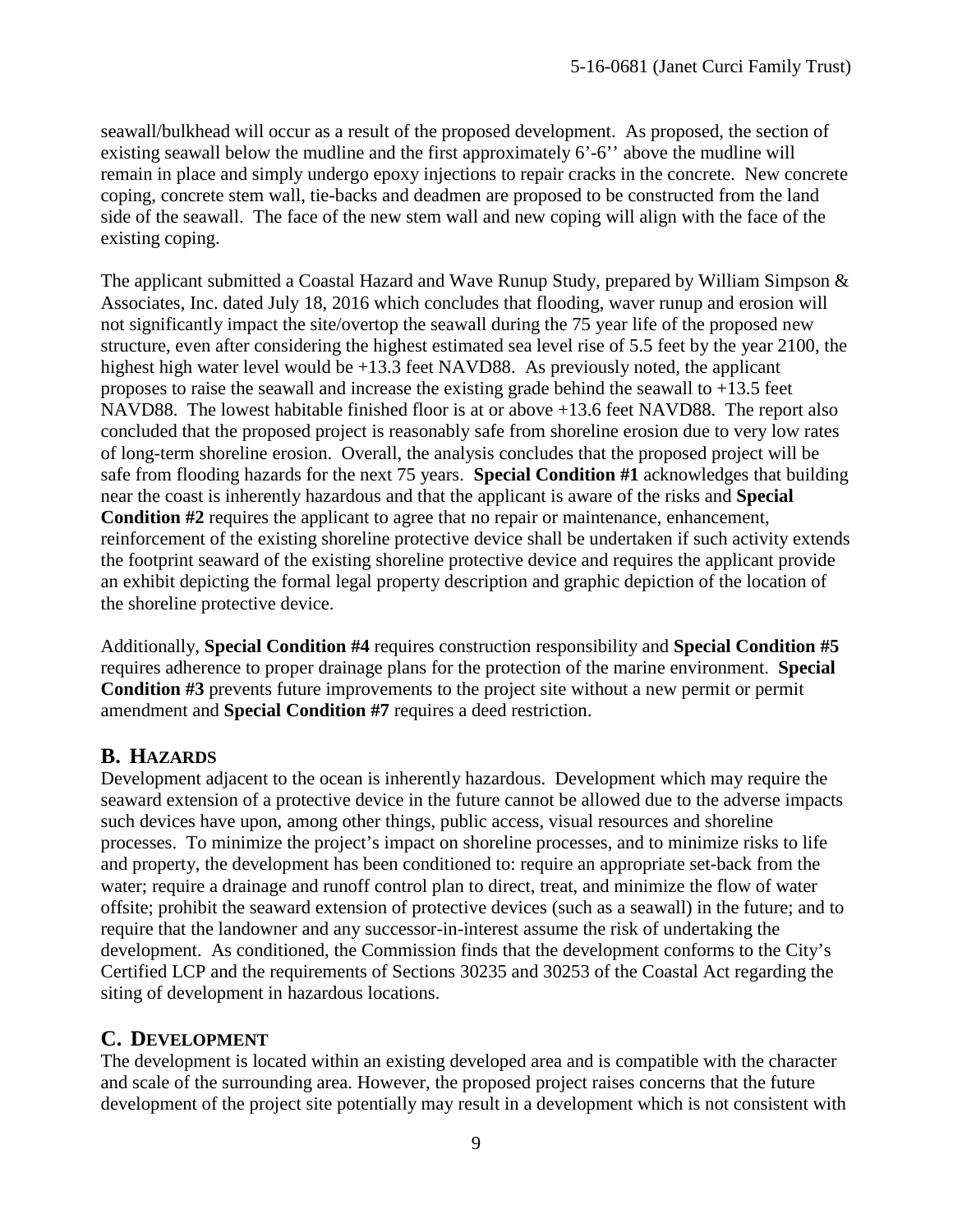the Chapter 3 policies of the Coastal Act and the certified LCP. To assure that future development is consistent with the Chapter 3 policies of the Coastal Act and the certified LCP, the Commission finds that a Future Development **Special Condition #3** must be imposed. As conditioned the development conforms to the City of Newport Beach LCP and the public access and recreation policies of the Coastal Act.

# <span id="page-9-0"></span>**D. PUBLIC ACCESS**

The proposed development will not affect the public's ability to gain access to, and/or to use the coast and nearby recreational facilities. Therefore, the proposed development, as conditioned, conforms to the City of Newport Beach certified LCP polices and requirements regarding public access and the public access and recreation policies of the Coastal Act.

# <span id="page-9-1"></span>**E. WATER QUALITY**

The proposed development has a potential for a discharge of polluted runoff from the project site into coastal waters. The development, as proposed and as conditioned, incorporates design features to minimize the effect of construction and post-construction activities on the marine environment. To reduce the potential for construction related impacts on water quality, the Commission imposes special conditions requiring, but not limited to, the appropriate storage and handling of construction equipment and materials to minimize the potential of pollutants to enter coastal waters. To reduce the potential for post-construction impacts to water quality the Commission requires the continued use and maintenance of post construction BMPs. These design features include, but are not limited to, reducing runoff through the use of permeable surfaces, the use of non-invasive drought tolerant vegetation to reduce and treat the runoff discharged from the site, and for the use of postconstruction best management practices to minimize the project's adverse impact on coastal waters. As conditioned, the Commission finds that the development conforms to the water quality control policies and requirements of the City of Newport Beach certified LCP regarding the protection of water quality to promote the biological productivity of coastal waters and to protect human health.

# <span id="page-9-2"></span>**F. DEED RESTRICTION**

To ensure that any prospective future owners of the property are made aware of the applicability of the conditions of this permit, the Commission imposes **Special Condition #7** requiring that the property owner record a deed restriction against the property, referencing all of the above Special Conditions of this permit and imposing them as covenants, conditions and restrictions on the use and enjoyment of the property. Thus, as conditioned, this permit ensures that any prospective future owner will receive actual notice of the restrictions and/or obligations imposed on the land use and enjoyment of the land in connection with the authorized development, including the risks of the development and/or hazards to which the site is subject, and the Commission's immunity from liability.

# <span id="page-9-3"></span>**G. LOCAL COASTAL PROGRAM (LCP)**

On January13, 2017, the City of Newport Beach LCP was effectively certified. The proposed development is located within the City's jurisdiction and consequently, the standard of review is the City's certified Local Coastal Plan (LCP) and the public access and recreation policies of the Coastal Act. As conditioned, the proposed development is consistent with the City's certified LCP and the public access and recreation policies of the Coastal Act.